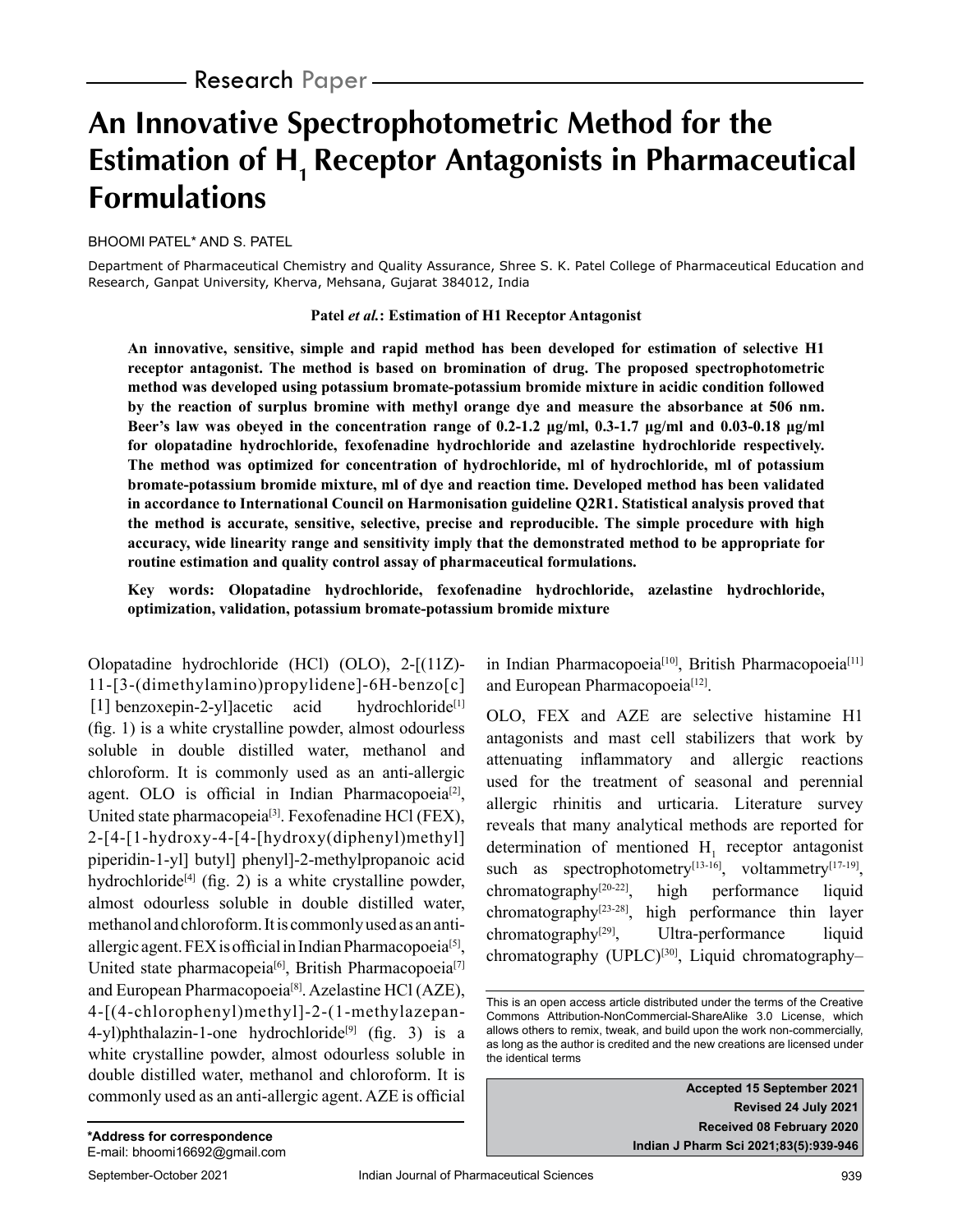

**Fig. 1: Olopatadine HCl**



**Fig. 2: Fexofenadine HCl**



**Fig. 3: Azelastine HCl**

mass spectrometry  $(LC-MS)^{[31]}$  and stability indicating method<sup>[32]</sup> for have been employed. The objective of this study is to develop a relatively economic, valid, accurate, precise and sensitive colorimetric method for the estimation of various  $H_1$  receptor antagonists in the pure form and pharmaceutical dosage form. Since most of the reported methods have been found to be less sensitive and complicated, there is a true demand to develop a sensitive method for the estimation of same. Thus, the present investigation aims to develop a sensitive and cost-effective method for the estimation of various H1 receptor antagonists in the pharmaceutical dosage form using the spectrophotometric technique. The proposed method has the advantages of great sensitivity and simplicity along with good accuracy and precision. The method is applied successfully for the

estimation of various H1 receptor antagonists like OLO, FEX and AZE in the respective pharmaceutical dosage forms without the interference of excipients. The color developed was stable for a long period of time; hence, this method can be extended for the routine assay of OLO, FEX and AZE in the respective pharmaceutical formulations. The method was validated as compliance with International Conference on Harmonization (ICH) guidelines[33].

# **MATERIALS AND METHODS**

OLO of pharmaceutical grade was kindly supplied as gift sample by USV Pvt. Ltd., Mumbai, India and were certified to contain 99.65 % (w/w), on dried basis. The nasal spray containing 665 µg/spray OLO was procured from Walgreens, market of USA which is used for analysis of pharmaceutical formulation. FEX of pharmaceutical grade was kindly supplied as gift sample by Camper healthcare, Ganpat Vidyanagar, Mehsana, India and were certified to contain 99.75 % (w/w), on dried basis. The FEX tablets contain 60 mg/tablet FEX was procured from Walgreens, market of USA which is used for analysis of pharmaceutical formulation. AZE of pharmaceutical grade was kindly supplied as gift sample by Sun pharma Pvt. Ltd. Vadodara, Gujarat, India and were certified to contain 99.89 % (w/w), on dried basis. The nasal sprays were procured from Janata super market, Mehsana, Gujarat, India containing 0.1 % w/v of AZE. Analytical reagent (AR) graded potassium bromate, potassium bromide, methyl orange dye, concentrated HCl and double distilled water used were purchased from Finar Chemicals Pvt. Ltd. The spectrophotometric analysis was performed using a double beam ultraviolet (UV)-visible spectrophotometer (Shimadzu, UV-1700, Japan), attached to a computer software UV probe 2.0, with a spectral width of 2 nm, wavelength accuracy of 0.5 nm and pair of 1 cm matched quartz cells. In addition, analytical balance (CP224S, Sartorius, Germany), ultrasonic cleaner (Frontline FS 4, Mumbai, India), volumetric flasks, beakers and pipettes of borosilicate glass were used in the study.

## **Preparation of stock solution:**

Stock solutions were prepared by weighing 10 mg of OLO, FEX and AZE respectively. The weighed drugs were transferred to the separate 100 ml volumetric flask for OLO, FEX and AZE respectively and label them appropriately. Volumes were made up to the mark with double distilled water to obtain a solution containing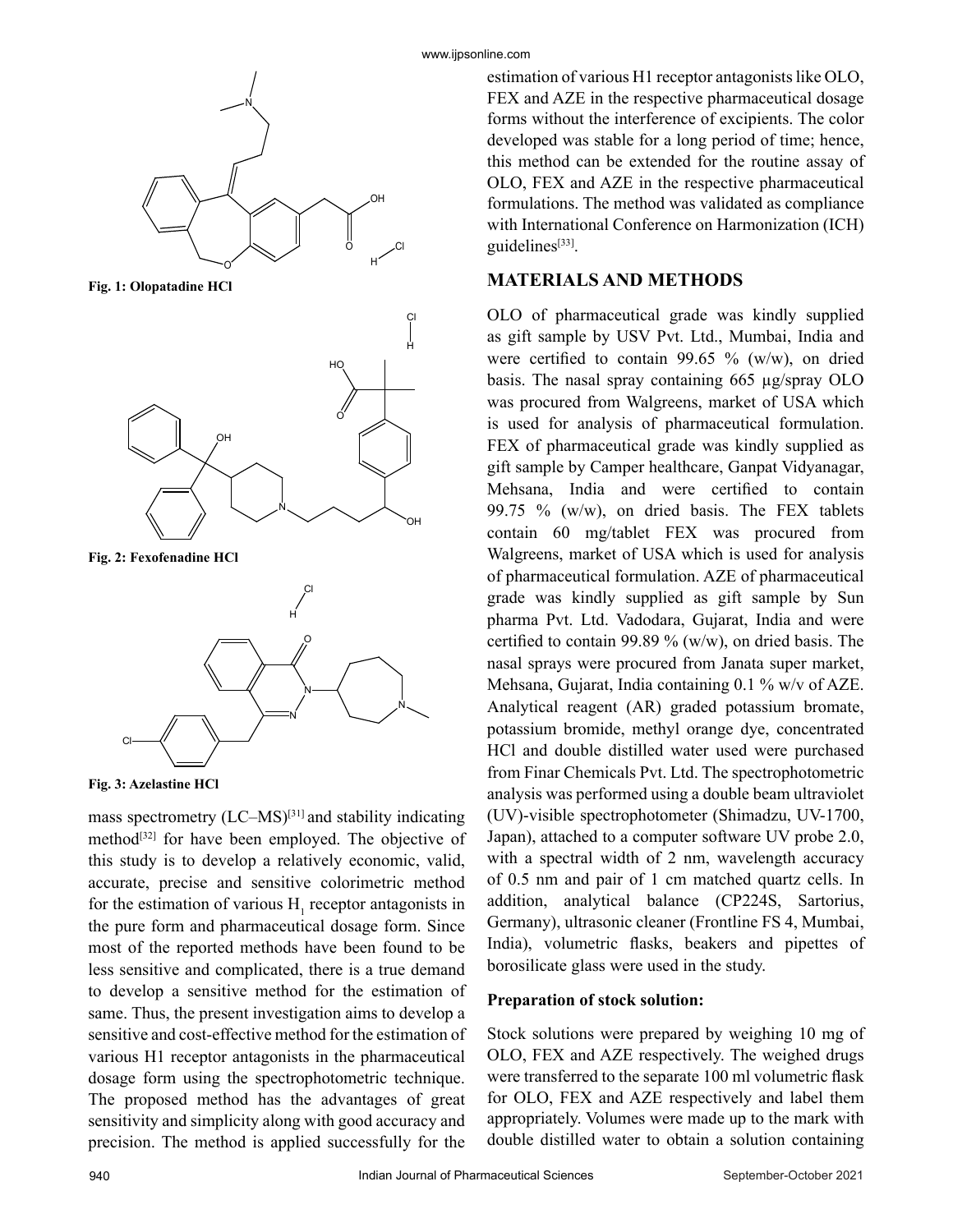100 μg/ml. The solutions was further diluted with the same solvent to obtain final concentration of 10 μg/ml for OLO and FEX where 1 μg/ml for AZE.

# **Preparation of reagents:**

**Preparation of HCl solution xM:** HCl solution  $(0.1, 0.1)$ 0.2, 0.3, 0.4 and 0.5 M), prepared by diluting the appropriate volume (xM HCl prepared by transferring 85x ml of concentrated HCl to 1000 ml) of concentrated acid with double distilled water.

**Preparation of potassium bromate-potassium bromide (KBr-KBrO<sup>3</sup> ) mixture:** Accurately weighed 1.67 g KBrO3 and 5.95 g KBr and dissolved in 100 ml distilled double distilled water $[34,35]$  then transferred 10 ml of above solution to 100 ml volumetric flask and diluted up to mark with double distilled water.

**Preparation of methyl orange dye:** Dissolve 0.01 % methyl orange in double distilled water.

# **General procedure:**

Accurately transferred 1 ml of OLO, FEX and AZE stock solutions to 10 ml separate volumetric flasks then added 2 ml 0.1 M HCl and added 2 ml KBr- $KBrO<sub>3</sub>$  reagent in all 10 ml volumetric flasks, allowed the reaction mixtures to bromination of drugs for 30 min, lastly excess bromine reacted with added 2 ml methyl orange dye<sup>[35]</sup> and formed pink colour in acidic condition.

# **Optimization of experimental variables:**

The effect of acid concentration on the measured species was investigated by following the general procedure. The effect of 2 ml of HCl of different concentrations (0.05, 0.1, 0.2, 0.3, 0.4 and 0.5 M) was studied by measuring the absorbance of the coloured product using a fixed concentration of drugs 1.0 μg/ml (fig. 4), simultaneously the effect of ml of optimized concentration of HCl (0.5-3.0 ml) was investigated by same procedure (fig. 5), it is clear that the absorbance of the coloured product remained constant with 2.0 -3.0 ml of 0.2-0.5 M HCl, 2.0-3.0 ml of 0.2-0.5 M HCl and 1.5-3.0 ml of 0.1-0.5 M HCl for OLO, FEX and AZE respectively. Therefore, 2.0 ml of 0.2 M HCl for OLO and FEX, 1.5 ml of 1.0 M HCl for AZE was selected for method.

The effect of ml of  $KBr-KBrO<sub>3</sub>$  mixture and ml of methyl orange dye were optimized, too by following general procedure. The effect of different ml of KBr- $KBrO<sub>3</sub>$  mixture (1.0-6.0 ml, fig. 6) and methyl orange

dye (0.5-3.0 ml, fig. 7) were observed by measuring the absorbance of coloured products using same concentration of drugs, it is clear that the coloured products gave highest absorbance with 3.0, 2.0 and 4.0 ml of  $KBr-KBrO_3$  mixture and 2.0, 2.0 and 2.5 ml of methyl orange dye for OLO, FEX and AZE respectively.

The effect of time on the reaction between drugs and  $KBr-KBrO<sub>3</sub>$  mixture in the presence of HCl was studied by keeping all other reaction conditions unchanged. The absorbance of the coloured products were measured at different time intervals (5.0-78.0 min, fig. 8) and the result showed that the reaction was completed after 40, 55 and 30 min and remained stable for at least 22-24 h, 5-6 h and 28-30 h for OLO, FEX and AZE respectively (fig. 9).

# **Calibration curve:**

Appropriate aliquots (0.2, 0.4, 0.6, 0.8, 1.0 and 1.2 ml) stock solution of OLO were transferred to 10 ml volumetric flasks, then added 2.0 ml of 0.2 M HCl followed by 3.0 ml of  $KBr-KBrO<sub>3</sub>$  mixture to each flask, keep all the flasks for 40 min at least to complete bromination of drug, lastly added 2.0 ml of methyl orange dye and diluted up to mark with double distilled water to obtain final concentrations 0.2-1.2 μg/ml.



**Fig. 4: Optimization of concentrations of HCl**

**Fig. 5: Optimization of ml of HCl**

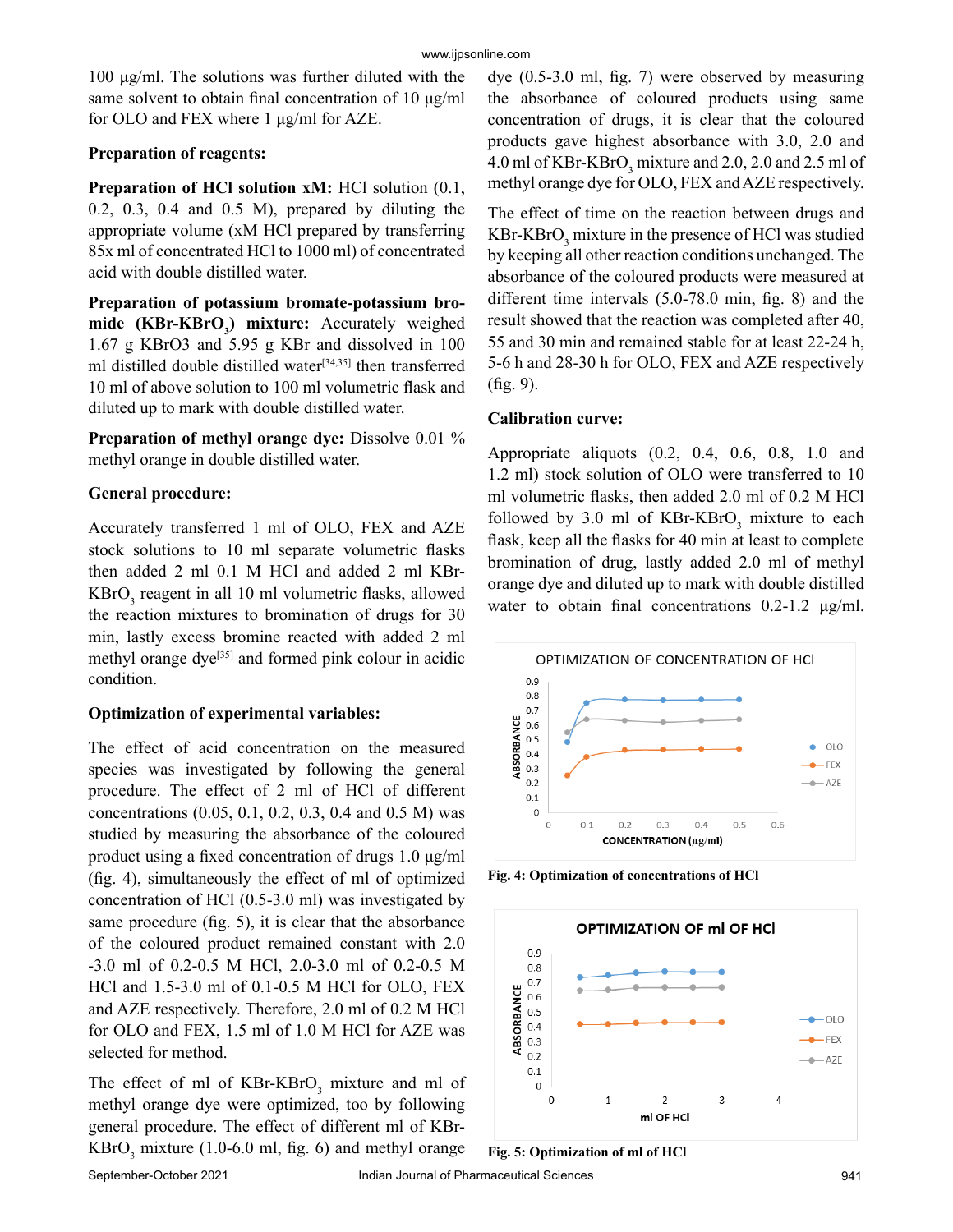

**Fig. 6: Optimization of ml of KBr-KBrO<sup>3</sup>**



**Fig. 7: Optimization of ml of methyl orange dye**



**Fig. 8: Optimization of reaction time**

Appropriate aliquots (0.3, 0.5, 0.7, 0.9, 1.1, 1.3, 1.5 and 1.7 ml) stock solution of FEX were transferred to 10 ml volumetric flasks, then added 2.0 ml of 0.2 M HCl followed by 2.0 ml of  $KBr-KBrO<sub>3</sub>$  mixture to each flask, keep the all flasks for 55 min at least to complete bromination of drug, lastly added 2.0 ml of methyl orange dye and diluted up to mark with double distilled water to obtain final concentrations 0.3-1.7 μg/ml. Appropriate aliquots (0.3, 0.6, 0.9, 1.2, 1.5 and 1.8 ml) stock solution of AZE were transferred to 10 ml volumetric flasks, then added 1.5 ml of 0.1 M HCl followed by 4.0 ml of  $KBr-KBrO<sub>3</sub>$ 

mixture to each flask, keep the all flasks for 30 min at least to complete bromination of drug, lastly added 2.5 ml of methyl orange dye and diluted up to mark with double distilled water to obtain final concentrations 0.03-0.18 μg/ml. The solutions were mixed well and scanned in the visible range (400-800 nm, fig. 10), absorbances were recorded at wavelength of maximum absorbance  $(\lambda_{\text{max}})$  (506 nm). Calibration curves were constructed (fig. 11-fig. 13) by plotting absorbances versus concentrations of drugs and regression equations was computed.

#### **Analysis of marketed formulation:**

Accurately transferred 0.1 ml OLO nasal spray solution to 100 ml volumetric flask diluted up to the mark with double distilled water. Dissolve 1 FEX tablet powder to 100 ml volumetric flask, sonicate for 30 min to completely dissolve FEX and filter properly and diluted up to mark with double distilled water, dilute the above solution to obtain final concentration 10 μg/ml. Accurately transferred 0.5 ml AZE nasal spray solution to 100 ml volumetric flask diluted up to mark with double distilled water. Transferred 1 ml of sample solutions



**Fig. 9: Stability of colour**



**Fig. 10: Representative absorbance spectra of OLO (0.4 µg/ml), FEX (0.7 µg/ml) and AZE (0.09 µg/ml) at 506 nm**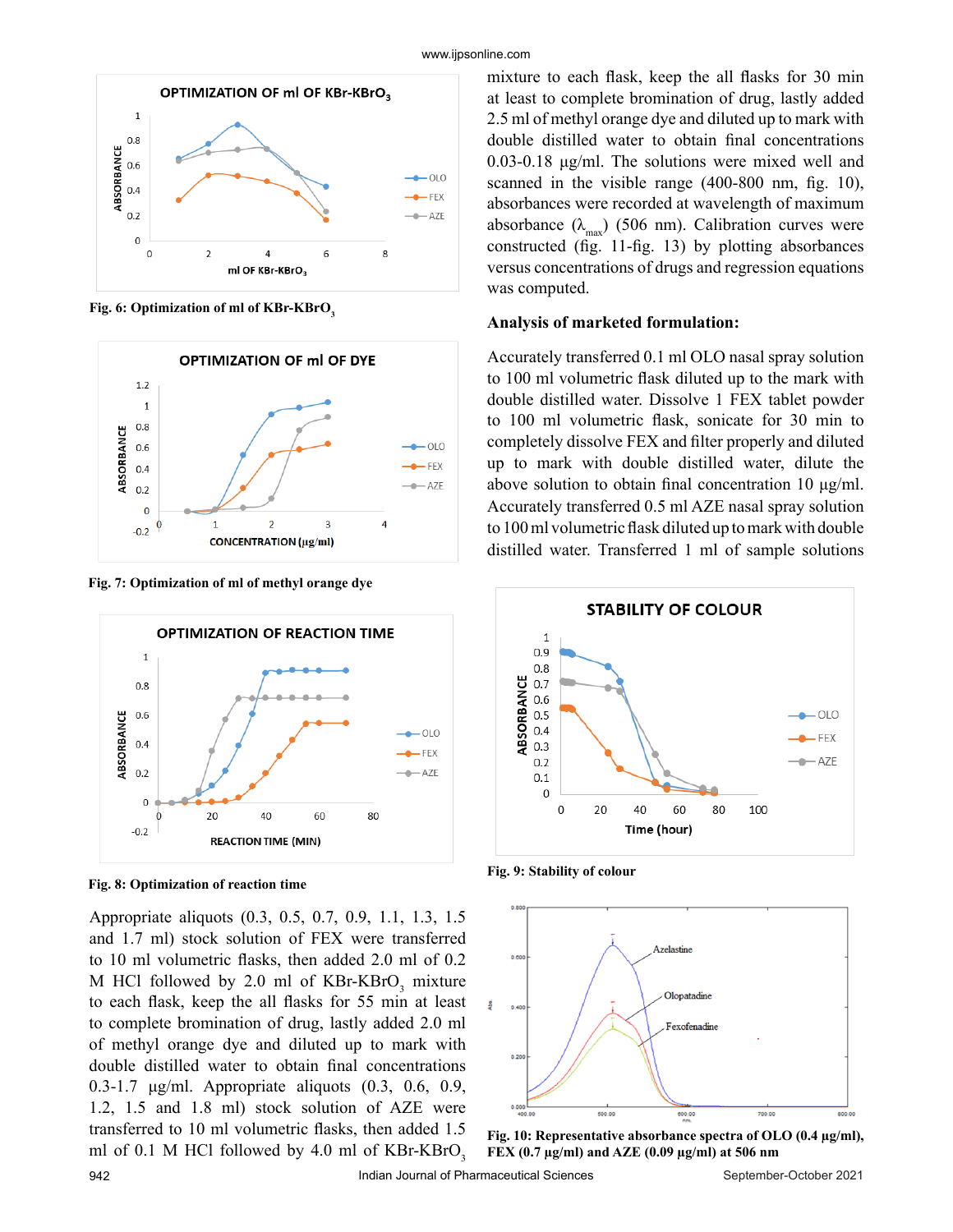

**Fig. 11: Calibration curve of OLO**



**Fig. 12: Calibration curve of FEX**



**Fig. 13: Calibration curve of AZE**

to 10 ml separate volumetric flask and followed the optimized procedure to obtain coloured product. Absorbance of obtained solution was measured at 506 nm and the concentration of the unknown was read from the calibration graph or calculated from the regression equation derived from Beer's law.

## **Method validation:**

The proposed method was validated as per the ICH guideline Q2R1, for the parameters like accuracy, linearity, precision, detection limit and quantitation limit. The linearity of the method was performed with the concentrations  $0.2$ -1.2 μg/ml,  $0.3$ -1.7 μg/ml and 0.03-0.18 μg/ml of OLO, FEX and AZE respectively. Calibration curves were constructed by plotting absorbances versus concentrations of drug and regression equations was computed (Table 1).

The method precision (repeatability of the instrument was checked by repeated scanning (n=6) and measuring the absorbance of solution of OLO  $(0.6 \mu g/ml)$ , FEX (1 μg/ml) and AZE (0.06 μg/ml) without changing the parameter of the method. Also, the intra-day and interday precision of the proposed method was evaluated by analyzing the corresponding responses 3 times on the same day and on 3 different days over a period of 1 w for 3 different concentrations of sample solutions of OLO (0.4, 0.6 and 0.8 μg/ml), FEX (0.6, 0.8 and 1.0 μg/ml) and AZE (0.06, 0.09 and 0.12 μg/ml). The results were reported in terms of percentage relative standard deviation (% RSD).

The Limit of Detection (LOD) and Limit of Quantitation (LOQ) were calculated using following formulae: LOD=3.3 (SD)/S and LOQ=10 (SD)/S, where SD=standard deviation of response and S=average of the slope of the regression line.

The accuracy of the method was determined by calculating recoveries by the standard addition method<sup>[13]</sup>. Known amounts of standard solution of OLO and FEX were added at 50 %, 100 % and 150 % levels to pre quantified sample solutions of drugs. Where, AZE was added at the known amount of 80 %, 100 % and 120 % levels to pre quantified sample solutions of drugs.

# **RESULTS AND DISCUSSION**

Bromate-bromide mixture in acid medium shows as an equivalent solution of bromine and has been widely used for the assay of several organic and bio active pharmaceutical compounds. The proposed method describes the *in situ* generation of bromine by the action of the hydrochloric acid on  $KBr-KBrO<sub>3</sub>$  mixture. In the present method varying concentrations of drug solutions were reacted with a fixed and known excess amount of generated bromine in hydrochloride acid medium and after a predetermined time, the un-reacted bromine is determined by treating with a known fixed amount of methyl orange and measuring the absorbance at 506 nm (fig. 8). A linear relation has been found between absorbance and concentration of drugs which formed the basis for quantification of the drug.

The calibration curve was found to be linear over the range of  $0.2-1.2$   $\mu$ g/ml,  $0.3-1.7$   $\mu$ g/ml and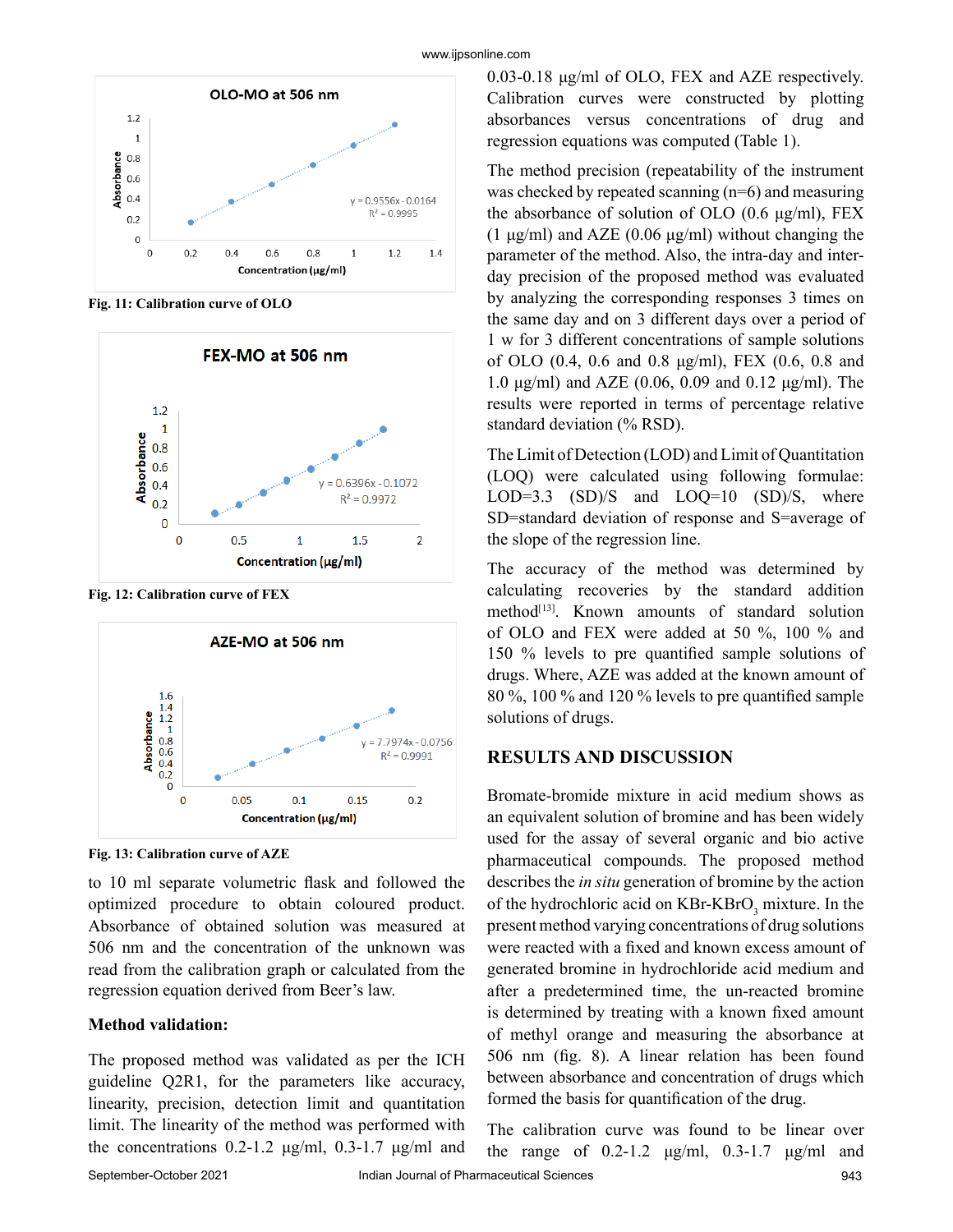#### www.ijpsonline.com

#### **TABLE 1: REGRESSION DATA FOR CALIBRATION CURVE**

| <b>Parameters</b>               | <b>OLO</b>         | <b>FEX</b>         | <b>AZE</b>       |  |
|---------------------------------|--------------------|--------------------|------------------|--|
| Wavelength (nm)                 | 506 nm             | 506 nm             | 506 nm           |  |
| Beer's law limit $(\mu g/ml)$   | $0.2 - 1.2$        | $0.3 - 1.7$        | $0.03 - 0.18$    |  |
| Regression equation             |                    |                    |                  |  |
| $y=mx+C$                        | $v=0.9553x+0.0165$ | $v=0.6396x-0.1072$ | y=7.7974x-0.0756 |  |
| Slope $(m)$                     | 0.9553             | 0.6396             | 7.7974           |  |
| Intercept $(c)$                 | 0.0165             | 0.1072             | 0.0756           |  |
| Correlation coefficient $(r^2)$ | 0.9995             | 0.9972             | 0.9991           |  |

#### **TABLE 2: ACCURACY DATA**

| Drug                                                                                     | Level            | Amount present (µg/ml)      | Amount added (µg/ml) | % Mean recovery±*SD |
|------------------------------------------------------------------------------------------|------------------|-----------------------------|----------------------|---------------------|
|                                                                                          |                  | 0.3694                      | 0.2                  | $98.37 \pm 1.42$    |
| <b>OLO</b>                                                                               | Ш                | 0.3694                      | 0.4                  | $99.12 \pm 0.73$    |
|                                                                                          | Ш                | 0.3694                      | 0.6                  | $98.99 \pm 1.00$    |
| Amount added (mg)<br>Level<br>Amount present (mg/tablet)<br>59.56<br>30.00<br><b>FEX</b> |                  |                             |                      | % Mean recovery±*SD |
|                                                                                          | $97.64 \pm 1.43$ |                             |                      |                     |
|                                                                                          | Ш                | 59.56                       | 60.00                | $98.94 \pm 1.56$    |
|                                                                                          | Ш                | 59.56                       | 90.00                | $96.68 \pm 0.64$    |
|                                                                                          | Level            | Amount present $(\mu g/ml)$ | Amount added (µg/ml) | % Mean recovery±*SD |
| AZE                                                                                      |                  | 0.05                        | 0.04                 | $101.6 \pm 1.00$    |
|                                                                                          | Ш                | 0.05                        | 0.05                 | $102.4 \pm 1.48$    |
|                                                                                          | Ш                | 0.05                        | 0.06                 | $102.6 \pm 0.87$    |

\*SD: Standard Deviation

## **TABLE 3: SUMMARY OF VALIDATION PARAMETERS FOR AN INNOVATIVE SPECTROPHOTOMETRIC METHOD FOR THE ESTIMATION OF H1 RECEPTOR ANTAGONIST IN PHARMACEUTICAL FORMULATIONS**

| <b>Parameters</b>                               | <b>OLO</b>         | <b>FEX</b>       | <b>AZE</b>       |
|-------------------------------------------------|--------------------|------------------|------------------|
| Wavelength (nm)                                 | 506 nm             | 506 nm           | 506 nm           |
| Beer's law limit $(\mu g/ml)$                   | $0.2 - 1.2$        | $0.3 - 1.7$      | $0.03 - 0.18$    |
| Regression equation                             |                    |                  |                  |
| $y=mx+c$                                        | $y=0.9553x+0.0165$ | y=0.6396x-0.1072 | y=7.7974x-0.0756 |
| Slope $(m)$                                     | 0.9553             | 0.6396           | 7.7974           |
| Intercept $(c)$                                 | 0.0195             | 0.1072           | 0.0756           |
| Correlation coefficient $(r^2)$                 | 0.9995             | 0.9972           | 0.9991           |
| Method precision<br>Repeatability (n=6, % *RSD) | 0.25               | 0.31             | 0.3              |
| Interday precision $(n=3, %$ *RSD)              | $1.32 - 1.79$      | 1.14-1.88        | $0.43 - 1.70$    |
| Intraday precision $(n=3, %$ *RSD)              | $0.57 - 1.30$      | $0.73 - 1.05$    | $0.66 - 1.32$    |
| $LOD$ ( $\mu$ g/ml)                             | 0.01               | 0.02             | 0.001            |
| $LOQ$ ( $\mu$ g/ml)                             | 0.04               | 0.07             | 0.004            |
| % Recovery±*SD (n=3)                            | $99.33 \pm 0.96$   | $98.42 \pm 0.70$ | 97.84±0.90       |
| Assay $\pm$ *SD (n=3)                           | $98.24 \pm 1.36$   | $97.71 \pm 1.30$ | $102.2 \pm 0.54$ |

\*SD: Standard Deviation; \*RSD: Relative Standard Deviation

0.03-0.18 μg/ml for OLO, FEX and AZE respectively. The data of regression analysis of the calibration curves is shown in Table 1. The proposed method was successfully applied to the determination of pharmaceutical dosage forms of respective drugs. The results were comparable with the corresponding labelled amounts. The developed method was also found to be linear. The results of repeatability data was found to be 0.25, 0.31 and 0.30 RSD values for

OLO, FEX and AZE respectively, low value of RSD indicates that proposed method is repeatable. The RSD values for inter-day precision were 1.32-1.79, 1.14- 1.88 and 0.43-1.70, while for intra-day precision were 0.57-1.30, 0.73-1.05 and 0.66-1.22 for OLO, FEX and AZE respectively. The RSD values of intermediate precision less than 2 indicates the propose method is reproducible.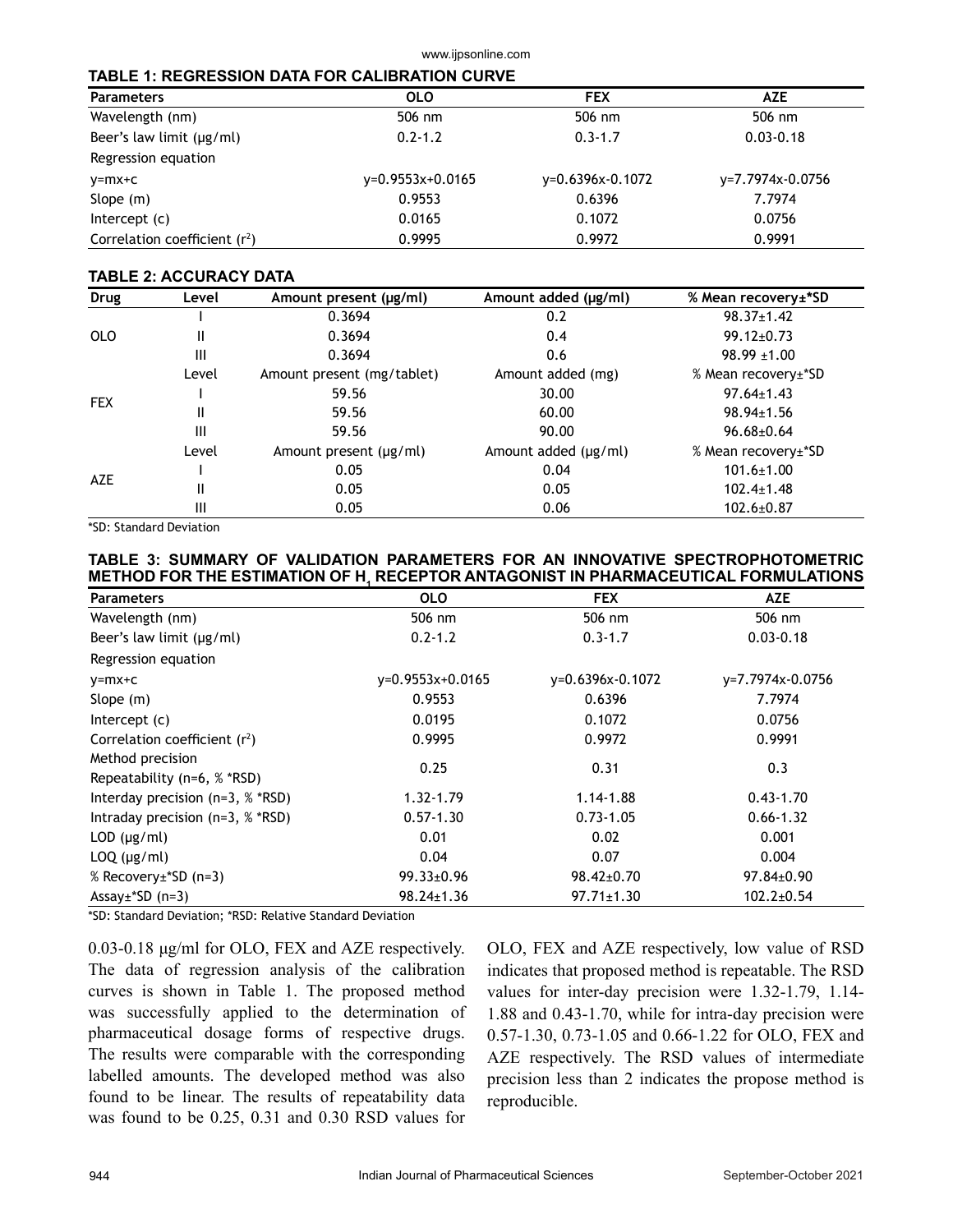| Sample No.     | <b>OLO</b>                |                      | <b>FEX</b>                 |                      | <b>AZE</b>                  |                      |
|----------------|---------------------------|----------------------|----------------------------|----------------------|-----------------------------|----------------------|
|                | Label claim<br>(µg/spray) | % Label claim<br>(%) | Label claim<br>(mg/tablet) | % Label claim<br>(%) | Label claim<br>$(%$ (% w/v) | % Label claim<br>(%) |
|                | 665                       | 98.76                | 60                         | 99.27                | 0.1                         | 97.54                |
| $\overline{2}$ | 665                       | 97.84                | 60                         | 98.09                | 0.1                         | 97.82                |
| 3              | 665                       | 98.28                | 60                         | 98.56                | 0.1                         | 98.41                |
| 4              | 665                       | 98.57                | 60                         | 95.51                | 0.1                         | 96.08                |
| 5              | 665                       | 99.07                | 60                         | 97.05                | 0.1                         | 98.95                |
| 6              | 665                       | 98.00                | 60                         | 97.78                | 0.1                         | 98.21                |
| Mean           |                           | 98.42                | Mean                       | 97.71                | Mean                        | 97.84                |
| *SD            |                           | 0.465                | *SD.                       | 1.30                 | *SD                         | 0.902                |

www.ijpsonline.com

| TABLE 4: ASSAY RESULTS FOR NASAL SPRAY FORMULATION |  |  |  |
|----------------------------------------------------|--|--|--|

\*SD: Standard Deviation

The LOD value was found to be 0.01, 0.02. 0.0015 μg/ ml of OLO, FEX and AZE respectively, while LOQ value was 0.04, 0.07, 0.0045 μg/ml of OLO, FEX and AZE respectively. The results of recovery studies (Table 2) were 98.83±0.40, 98.68±0.63 and 102.6  $\pm 0.87$  % of OLO, FEX and AZE respectively. Findings of all validated parameters are summarized in Table 3. The proposed study, spectrophotometric method was developed for the estimation of H1 receptor antagonists and validated as per ICH guidelines.

Statistical analysis proved that method was accurate, precise and repeatable. The developed method was found to be simple, sensitive and inexpensive for analysis. The method was successfully used for determination of drug in a pharmaceutical formulation. Assay (Table 4) results for nasal spray formulation of OLO using proposed method showed 98.42±0.47 %, tablet of FEX contains  $97.71 \pm 0.71$  and nasal spray formulation of AZE contains 97.84±0.90.

### **Acknowledgements:**

The authors thank USV Pvt. Ltd., Mumbai, India for providing OLO, Camper healthcare, Gujarat, India for providing FEX and Intas pharmaceuticals, Gujarat, India for providing AZE as gift samples for this work. We also thank Dr. D. B. Patel, Scientific advisor, Dr. R. K. Patel, Principal and Dean, Prof. P. U. Patel, HOD of Pharmaceutical chemistry department and the entire team of Shree S. K. Patel College of Pharmaceutical Education and Research, Ganpat University for providing required facilities to carry out this research work.

# **REFERENCES**

- 1. Rajan VR. UV-Spectrophotometric estimation of olopatadine hydrochloride in bulk and pharmaceutical dosage form by area under curve and second order derivative methods. Res J Pharm Technol 2015;8(3):265-9.
- 2. Indian Pharmacopoeia, 2018. Government of India: Ministry

of Health and Family Welfare. The Indian Pharmacopoeia Commission, Ghaziabad, 8th ed. 2018;3:2779-83.

- 3. U.S. Pharmacopeia-National Formulary, (USP 36-NF 31) 2013. The United State Pharmacopeial Convention, 12601 Twinbrook Parkway, Rockville, MD 20852, 2013;3:4567-74.
- 4. O'Neil MJ. The Merck index: an encyclopedia of chemicals drug and biological. Fexofenadine. Merck & Co. Inc.  $14<sup>th</sup>$  ed. 2006;4113:819.
- 5. Indian Pharmacopoeia, 2018. Government of India: Ministry of Health and Family Welfare. The Indian Pharmacopoeia Commission, Ghaziabad, 8th ed. 2018;2:2053-56.
- 6. U.S. Pharmacopeia-National Formulary, (USP 36-NF 31) 2013. The United State Pharmacopeial Convention, 12601 Twinbrook Parkway, Rockville, MD 20852. 2013;2:3573-8.
- 7. British Pharmacopoeia, the Department of Health, Social Services and Public Safety. Fexofenadine hydrochloride. The stationary office on behalf of the medicines and healthcare products regulatory agency 2010;1:882-4.
- 8. European Pharmacopoeia 6.0. Starboury, Quarterly forum Publication. Council of Europe 2008;1888-90.
- 9. O'Neil MJ. The Merck index: an encyclopedia of chemicals drug and biological. Azelastine. Merck & Co. Inc. 14<sup>th</sup> ed. 2006;2184:432.
- 10. Indian Pharmacopoeia, 2018. Government of India: Ministry of Health and Family Welfare. The Indian Pharmacopoeia Commission, Ghaziabad, 8<sup>th</sup> ed. 2018;2:1303-4.
- 11. British Pharmacopoeia, the Department of Health, Social Services and Public Safety. Azelastine HCl. The stationary office on behalf of the medicines and healthcare products regulatory agency 2010;1:199-200.
- 12. European Pharmacopoeia 6.0. Starboury, Quarterly forum Publication. Council of Europe 2008;1236-8.
- 13. Jain D, Basniwal PK. Spectrophotometric determination of olopatadine hydrochloride in eye drops and tablets. J Pharm Res 2013;12(2):48-52.
- 14. Bhanu P, Thangabalan B. Estimation of Olopatadine HCl by RP-HPLC and UV spectrophotometric method in pure and pharmaceutical formulations. Int J Pharm Anal Res 2014;3(4):434-44.
- 15. Gazy AA, Mahgoub H, El-Yazbi FA, El-Sayed MA, Youssef RM. Determination of some histamine H1-receptor antagonists in dosage forms. J Pharm Biomed Anal 2002;30(3):859-67.
- 16. Patel Rina B, Patel Bhavika B. Development and validation of first order derivative spectrophotometric method for simultaneous estimation of fluticasone propionate and azelastine hydrochloride in nasal spray preparations. Inventi Rapid: Pharm Anal 2013;3:1-5.
- 17. Gupta VK, Jain R, Radhapyari K, Jadon N, Agarwal S.